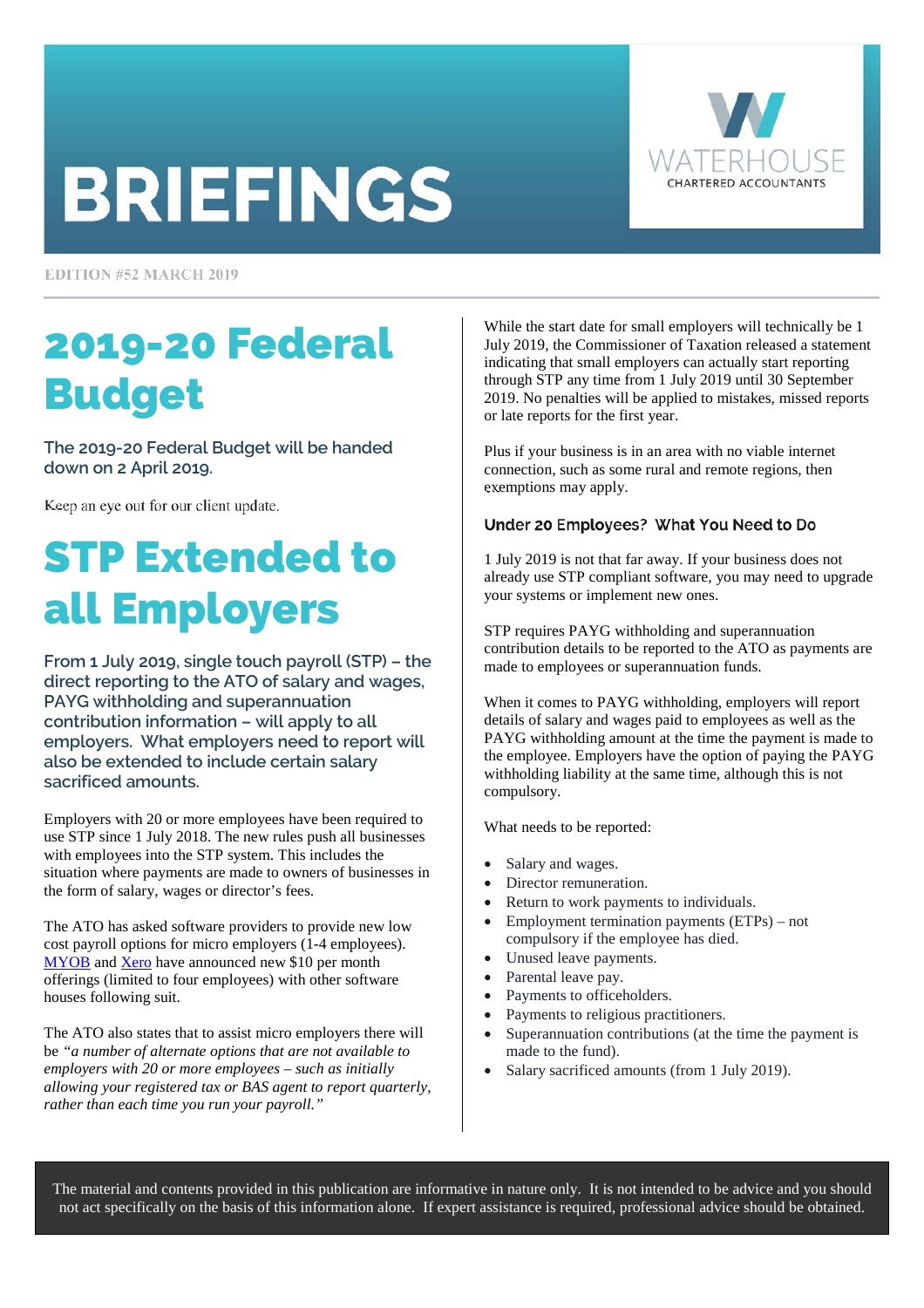

## Employers with Poor SG Payment History Outed

**Underpayment or non-payment of superannuation guarantee (SG) is a big issue. New laws will enable the ATO to advise employees (or former employees) of their employer's poor SG payment and reporting history.** 

If an employee makes a complaint to the ATO, then a taxation officer is able to make a record or advise the employee about a failure or suspected failure by their employer or former employer to comply with their SG obligations. They can also share the Tax Commissioner's response to the complaint. So if the Commissioner finds there is a problem with SG payments, they can disclose this information to the complainant.

### Legislation in Limbo

### **A budget, an election, and the legislation that has not made it through …**

The February 2019 Parliamentary sitting days were the last opportunity before the Federal Budget for the Government to introduce or push through new legislation**.** Next month, on 2 April, Parliament reconvenes for the Federal Budget and it is likely that an election will be called very soon after that (18 May 2019 is the last possible date for the election of the House of Representatives). Any legislation that has not passed when the election is called basically goes back to the drawing board and may never be enacted.

With the focus of politicians firmly on the impending election and the asylum seeker debate, and the Government now in an untenable position following the loss of its majority in the lower house, tidying up outstanding business legislation was not the priority in February and, as a result, several key pieces of legislation are in limbo.

### Extension of the \$20.000 Instant Asset Write-Off

Originally introduced in the 2015-16 Budget, the popular \$20,000 instant asset write-off has been extended across

consecutive years. At present, small businesses are able to immediately deduct purchases of eligible assets costing less than \$20,000 that are first used or installed ready for use by 30 June 2019.

In a pre-election sweetener, the Government announced that the threshold for the small business instant asset write-off will increase to \$25,000 and the timeframe to claim the increased write-off extended from 29 January 2019 until 30 June 2020.

The Bill enabling the changes was rushed into Parliament in February. While the upcoming budget will provision for the measure, the outcome of the next election may determine whether the change comes to fruition.

#### Removing the CGT Main Residence Exemption for **Non-Residents**

Currently, individuals are generally not subject to capital gains tax (CGT) on the sale of the home they treat as their main residence. If the home was your main residence for only part of the ownership period or if the home is used to produce income (for example, you use part of the home as business premises or rent out part of the property), then a partial exemption may be available. In addition, if you move out of your home and you do not claim any other residence as your main residence, then you can continue to treat the home as your main residence for up to six years if you rent it out or indefinitely if you do not rent it out (the "absence rule").

The main residence exemption is currently available to individuals who are residents, non-residents and temporary residents for tax purposes.

In the 2017-18 Federal Budget, the Government announced that non-residents and temporary residents would no longer have access to the main residence exemption under the CGT rules. The Government later confirmed that the exemption would still be available to temporary residents as long as they were residents of Australia under the normal residency tests.

The proposed rules would prevent non-residents from claiming the main residence exemption even if they were a resident for some (or even most) of the ownership period. The proposed rules do not allow for partial exemptions. If, however, you are an Australian resident at the time you sell, then the normal main residence exemption rules apply, even if you were a nonresident for some or most of the ownership period.

The draft laws become even more complex when dealing with deceased estates.

**Under the proposed new laws, the transitional period for non-residents to make arrangements to either sell their property or restructure their affairs ends on 30 June 2019.**  The transitional period applies if the property was held at 9 May 2017 and is sold under a contract entered into on or before

T 02 8973 2222 admin@waterhouseca.com.au www.waterhouseca.com.au ABN 60 535 258 608

Liability limited by a scheme approved under Professional<br>Standards Legislation



#### **Head Office**

Suite 12 Level 3. **Gateway Building** 1 Mona Vale Road Mona Vale NSW 2103

**Sydney Office** Suite 802 Level 8 23 O'Connell Street Sydney NSW 2000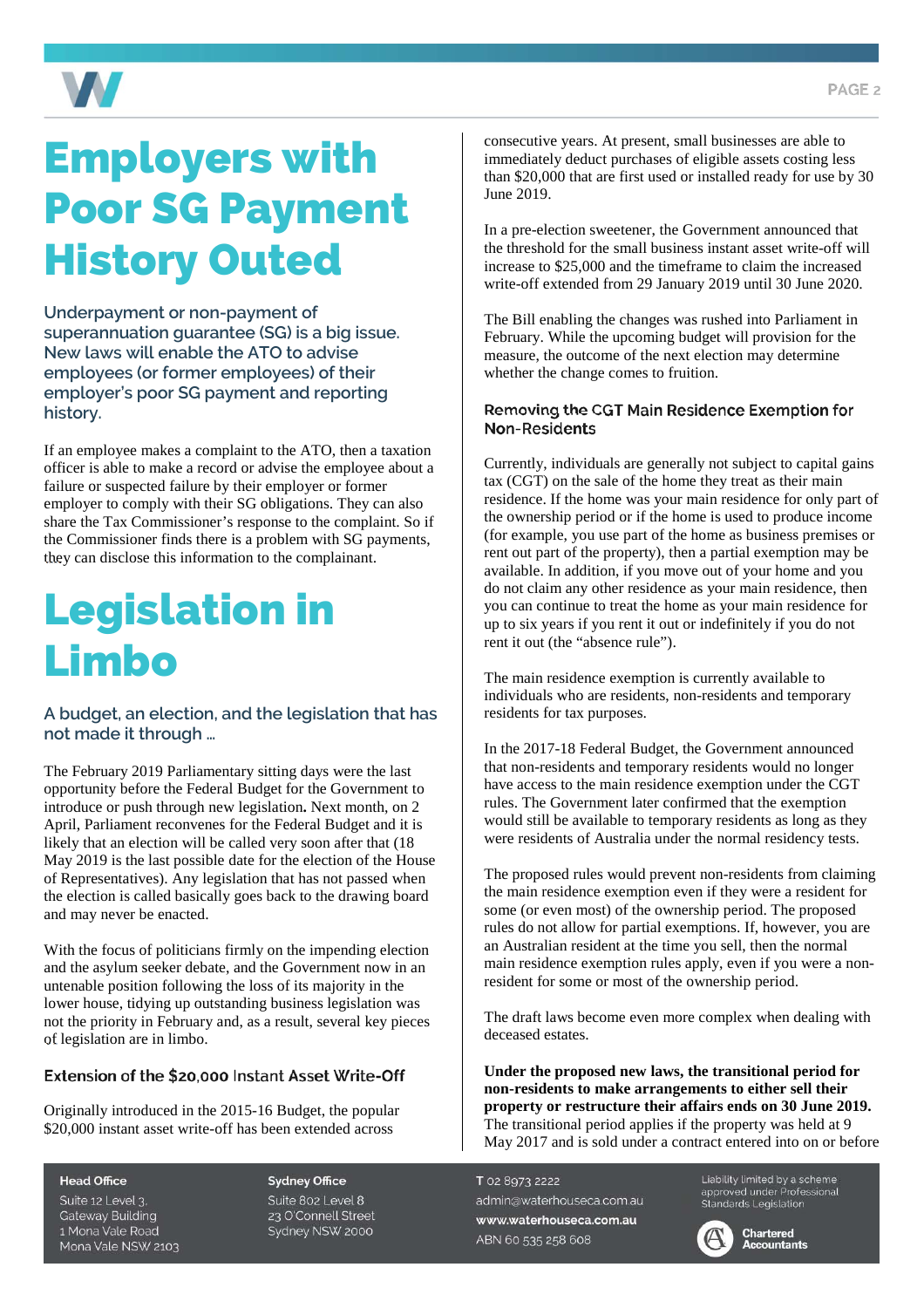

30 June 2019. If there is no contract of sale in place by 30 June 2019, then the main residence exemption will not apply if the individual is a non-resident when the sale takes place.

With the legislation stalled in the Senate, non-residents are in a precarious scenario. If the legislation is enacted with the current deadlines, it will now be difficult to sell any property in time to meet the transitional period requirements.

We expect that the timing of the main residence exemption amendments will be addressed in the upcoming Federal Budget. We will keep you posted.

#### **Employer SG Amnesty**

Back in May 2018, the Government announced an amnesty for employers who had fallen behind with their superannuation guarantee (SG) obligations. Under the amnesty, employers could catch up or "self-correct" outstanding SG payments for any period from 1 July 1992 up to 31 March 2018. The intent was to reduce the estimated \$2.85 billion owed by employers in late or missing SG payments.

Running from 24 May 2018 for 12 months, the amnesty was to provide relief from some of the punitive penalties that normally apply to late SG payments. To take advantage of the amnesty, employers were to make voluntary disclosures to the ATO about outstanding payments.

However, the legislation enabling the amnesty has stalled in the Senate. Until recently, the ATO was encouraging employers to make voluntary disclosures with the view that when the legislation passed Parliament, the amnesty would be applied. However, any employer who made a voluntary disclosure to the ATO will not benefit from the reduced punitive penalties unless the legislation passes, which at this stage is highly unlikely in its current form. Further, the Tax Commissioner has no discretion under the law to reduce the penalties applied to employers in this scenario. So if the legislation does not pass, then there is not much the ATO can do to soften the blow.

#### **SMSF Membership Limit Changes**

Rushed into Parliament before the break was a bill enacting the Government's 2018-19 Budget measure increasing the maximum number of allowable members in a self-managed superannuation fund (SMSF) from four to six. The measure is before the Parliament, but unlikely to be addressed before the election.

#### **SG and Salary Sacrifice**

The Bill amending how superannuation guarantee (SG) is calculated, to ensure that an individual's salary sacrifice contributions cannot be used to reduce an employer's minimum SG contributions, appears to have stalled. The Bill has not progressed since November 2017.

#### **Head Office**

Suite 12 Level 3. **Gateway Building** 1 Mona Vale Road Mona Vale NSW 2103

**Sydney Office** Suite 802 Level 8 23 O'Connell Street Sydney NSW 2000

At present, the minimum amount of SG an employer is required to pay is based on an employee's ordinary time earnings. As entering into a salary sacrifice arrangement reduces the employee's ordinary time earnings, it reduces the amount of SG that an employer is required to pay.

#### **Craft Beer Excise Changes**

Australia's growing craft beer industry were promised changes to the way excise applies to their product. The amendments extend the concessional excise duty rates that currently applying to draught beer in kegs and other containers exceeding 48 litres to smaller containers of 8 litres or more if these containers are designed for dispensing from commercial premises. Once again, this measure made it into Parliament, but is unlikely to be addressed before the next election.

#### **Future Drought Fund**

The Future Drought Fund is a dedicated investment vehicle to secure a revenue stream for "drought resilience, preparedness and response". The fund uses \$3.9 billion in uncommitted funds from the Building Australia Fund. The Bill to create the fund made it into Parliament in November 2018 and passed the Lower House on the last sitting day in February. The future of the fund is in the hands of whoever wins the next election.

#### **Curbing Payday Loans and Rent-to-Buy Schemes**

The Bill curbing payday lending is unusual because it was introduced in the last sitting period by the Labor Party who have, in effect, introduced the Government's own exposure draft reforms from 2017.

The reforms amend the consumer credit code to impose caps on total payments made under a consumer lease, require small amount credit contracts to have equal repayments and interval periods, remove the ability for small loan providers to charge monthly fees if the loan is fully paid out before the term of the loan expires, prevent door-to-door selling, and strengthen compliance. In the wake of the Royal Commission and the recent Senate enquiry into payday lending, there will be reform; it is just a question of when.

#### T 02 8973 2222 admin@waterhouseca.com.au www.waterhouseca.com.au ABN 60 535 258 608

Liability limited by a scheme approved under Professional<br>Standards Legislation



**Chartered Accountants**